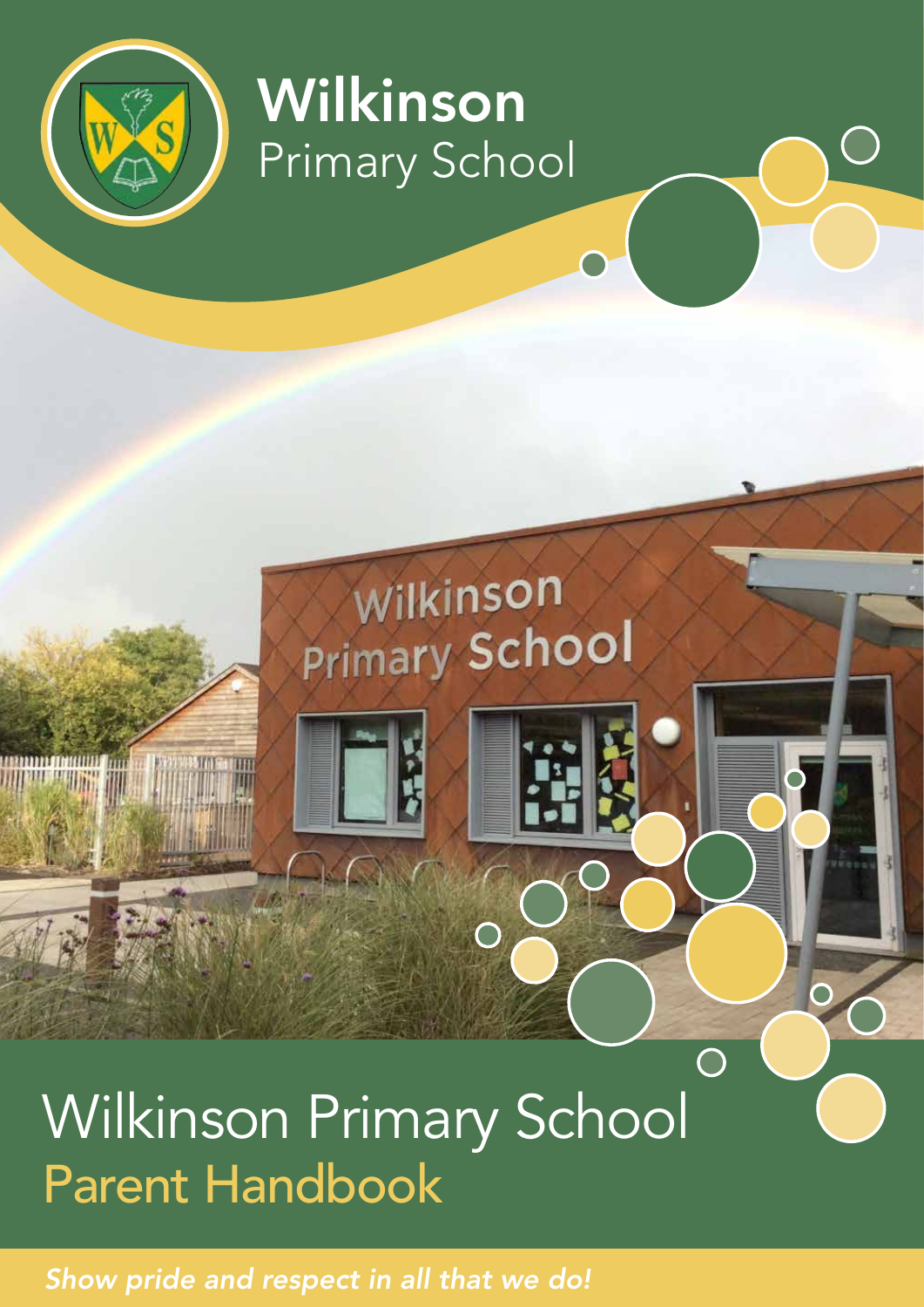Please tear here

## Welcome to Wilkinson Primary School

### Mrs C. J. Gibbon, Head Teacher says ...

"At Wilkinson we aim to provide a safe, secure and caring environment where everyone is valued. To enable each child to develop emotionally, physically, intellectually, spiritually and socially so that they are able to fulfil their true potential. We hope to give our children a wide variety of experiences which will allow them to make informed choices as they move towards adulthood."

### We need some information from you

We need some information from you, so could you please follow the steps in this Parent Handbook, and hand in your completed forms to the school.

### Answering your questions

On page 9-10 is Key Information and pages 11-14 are answers to Frequently Asked Questions. If you have any questions that are not answered here, please contact the school office on 01902 558971 and we will be happy to help!

### A Brief History of the School

Wilkinson School was opened in 1973 as a replacement for the old Daisy Bank Board School. The name Wilkinson was chosen, as the school was built on the historical site of John Wilkinson's iron foundry. He was a leading 18th Century Ironmaster, who inspired the World's first iron bridge and boat. Sadly, in October 2010 Wilkinson School was completely destroyed by fire, the whole community were devastated. However, we now have a new, fit for purpose, 21st Century School, which we helped to design and of which we are very proud.



| Child's Legal Surname:                                                                                        | Boy [ ] Girl [ ]<br>Legal Forename(s):                                                                                                 |
|---------------------------------------------------------------------------------------------------------------|----------------------------------------------------------------------------------------------------------------------------------------|
| Middle Name:                                                                                                  | בתחול בתחול בתחו<br>Date of Birth:                                                                                                     |
|                                                                                                               | $1[\ ]2[\ ]3[\ ]4[\ ]5[\ ]$                                                                                                            |
| Address:                                                                                                      | Position in Family:                                                                                                                    |
|                                                                                                               | Main Telephone No:                                                                                                                     |
| Post Code:                                                                                                    | Main Email:                                                                                                                            |
|                                                                                                               | We are required to record the names and addresses of every person who has parental responsibility for the child under the Children Act |
| Parent(s)/Legal Guardian(s)                                                                                   |                                                                                                                                        |
| $\begin{bmatrix} 1 & 1 \\ 1 & 1 \end{bmatrix}$ Mrs $\begin{bmatrix} 1 & 1 \\ 1 & 1 \end{bmatrix}$ Ms<br>Name: | $\begin{bmatrix} 1 \end{bmatrix}$ Mr $\begin{bmatrix} 1 \end{bmatrix}$ Mrs $\begin{bmatrix} 1 \end{bmatrix}$ Ms<br>Name:               |
| Relationship: [ ] Mother [ ] Father [ ] Guardian                                                              | Relationship: [ ] Mother [ ] Father [ ] Guardian                                                                                       |
| Address:                                                                                                      | Address:                                                                                                                               |
|                                                                                                               |                                                                                                                                        |
| Home Number:                                                                                                  | Home Number:                                                                                                                           |
| Mobile:                                                                                                       | Mobile:                                                                                                                                |
| Work:                                                                                                         | Work:                                                                                                                                  |
| In case of illness or accident, please provide additional emergency contact numbers.                          |                                                                                                                                        |
| Other Contacts in Case Of Emergency                                                                           |                                                                                                                                        |
| <b>Contact 1 Name:</b>                                                                                        | <b>Contact 2 Name:</b>                                                                                                                 |
| Relationship:                                                                                                 | Relationship:                                                                                                                          |
| Mobile:                                                                                                       | Mobile:                                                                                                                                |
| Other:                                                                                                        | Other:                                                                                                                                 |
| Is the child in the care of the local authority?                                                              |                                                                                                                                        |
| Yes $\begin{bmatrix} 1 \\ 2 \end{bmatrix}$ No $\begin{bmatrix} 1 \\ 2 \end{bmatrix}$                          |                                                                                                                                        |
|                                                                                                               |                                                                                                                                        |
| For parents living at the same address as the child?                                                          |                                                                                                                                        |
| Contact 1 Full Name:                                                                                          | <b>Contact 2 Full Name:</b>                                                                                                            |
| Date of Birth:                                                                                                | Date of Birth:                                                                                                                         |
| National Insurance Number:                                                                                    | National Insurance Number:                                                                                                             |
| Child's Doctor's                                                                                              |                                                                                                                                        |
| Surgery Address:                                                                                              |                                                                                                                                        |
| Telephone Number:                                                                                             |                                                                                                                                        |
|                                                                                                               |                                                                                                                                        |
|                                                                                                               |                                                                                                                                        |
| $YES$ NO $L$<br>Does your child have any medical conditions?                                                  |                                                                                                                                        |
| Details:                                                                                                      |                                                                                                                                        |
| NO <sub>2</sub><br>YES<br>Does your child take any regular medication?                                        |                                                                                                                                        |

Wilkinson Primary School sees itself at the heart of the Bradley community and has links with a number of local organisations. We currently have 500 pupils on roll aged 2 – 11 and we are a 2 form entry school. For further details on admissions please refer to the School Admissions section on our website. We provide before/ after school and holiday care for pupils aged 4-11 and this facility is open for 50 weeks each year. In addition, twice weekly Parent and Toddler groups are held for children from birth to three.

Life here is always busy and we are all really proud of our school.

| Legal Forename(s):  | $Boy[\ ]Girl[\ ]$                                |
|---------------------|--------------------------------------------------|
| Date of Birth:      | י בחרות והחרות והחרות<br>יש בהם המשורש ביש ביש ב |
| Position in Family: | $1$ []2[]3[]4[]5[]                               |
| Main Telephone No:  |                                                  |
| Main Fmail:         |                                                  |

| Ś | Name:                                            | $\begin{bmatrix} 1 \end{bmatrix}$ Mr $\begin{bmatrix} 1 \end{bmatrix}$ Mrs $\begin{bmatrix} 1 \end{bmatrix}$ Ms |
|---|--------------------------------------------------|-----------------------------------------------------------------------------------------------------------------|
|   | Relationship: [J] Mother [J] Father [J] Guardian |                                                                                                                 |
|   | Address:                                         |                                                                                                                 |
|   |                                                  |                                                                                                                 |
|   | Home Number:                                     |                                                                                                                 |
|   | Mobile:                                          |                                                                                                                 |
|   | Work:                                            |                                                                                                                 |
|   |                                                  |                                                                                                                 |

| <b>Contact 2 Full Name:</b> |
|-----------------------------|
| Date of Birth:              |
| National Insurance Number:  |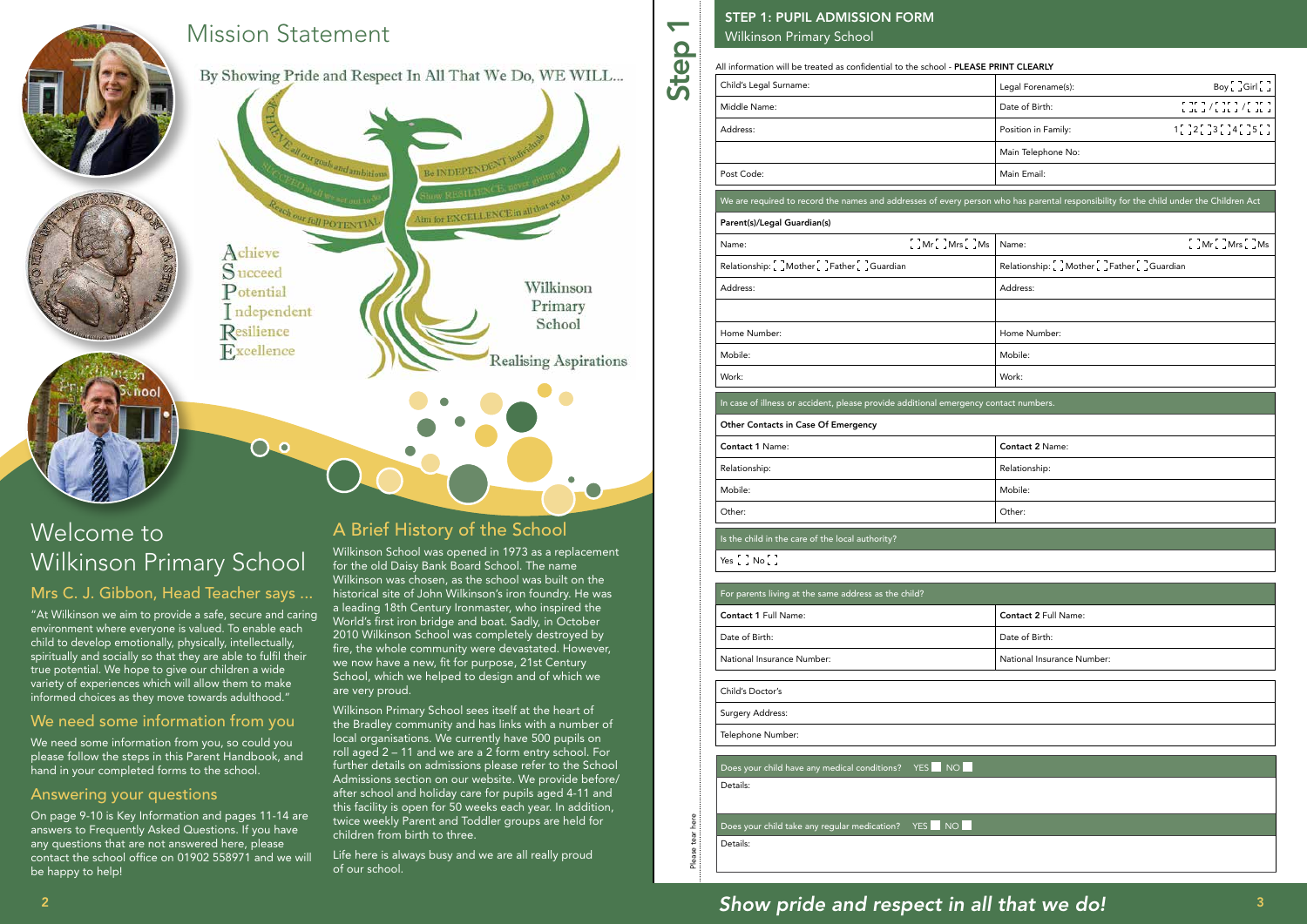NAME OF CHILD ...........................................................................................................................................................................

carry out work outside the classroom and to be taken out into the local community by a ay include visits to the local schools, post office, park etc. (Separate authorisation will be about school trips which involve transport.)

be photographed or videoed, either individually or as part of a larger group, where the

e and regularly use photographs, video presentations, animations and pictures of children's nts. These are usually posted on class pages, and are really popular with the children who like i friends and family. When we use images and video on our website, we never give out any

my child to be used on the school website.

ohotographed, filmed or videoed, by or for the media (i.e. newspaper or television).

My child will be collected at the end of each school day.

ome at the end of each school day.

books from the school library. I agree to pay the full cost of any book that is lost or damaged.

| Details of current Early Years setting/school                                                                                  |            |                      |                                        |                                                                                                                                            |      | <b>STEP 2: PUPIL PERMISSION</b><br>$\boldsymbol{\mathsf{N}}$<br><b>Wilkinson Primary School</b>                                                                                                                                                                                                   |
|--------------------------------------------------------------------------------------------------------------------------------|------------|----------------------|----------------------------------------|--------------------------------------------------------------------------------------------------------------------------------------------|------|---------------------------------------------------------------------------------------------------------------------------------------------------------------------------------------------------------------------------------------------------------------------------------------------------|
| Name of setting/school                                                                                                         |            |                      |                                        |                                                                                                                                            |      | This form will cover your child for their time at Wilkinson.                                                                                                                                                                                                                                      |
| Start date                                                                                                                     |            |                      |                                        |                                                                                                                                            |      | the school office.                                                                                                                                                                                                                                                                                |
| Contact details                                                                                                                |            |                      |                                        |                                                                                                                                            | Step | Step                                                                                                                                                                                                                                                                                              |
| <b>School Meals</b>                                                                                                            |            |                      |                                        |                                                                                                                                            |      | I give permission for my child to carry out work outside<br>qualified member of staff. This may include visits to the                                                                                                                                                                             |
| Are you entitled to claim free school meals for your child?                                                                    |            |                      |                                        | YES [ ] NO [ ] Unsure [ ]                                                                                                                  |      | requested on letters sent home about school trips whic                                                                                                                                                                                                                                            |
| If eligible have you applied via Wolverhampton County Council?                                                                 |            |                      |                                        | YES[] NO[] Date applied [][]/[][]/[][]                                                                                                     |      | Signed (Parent/Carer):                                                                                                                                                                                                                                                                            |
| School Meal website: www.myfreeschoolmeals.com<br>Not applicable to Nursery children.                                          |            |                      |                                        | If you would like to claim for free school meals, an application will have to be submitted. Please contact School Office or visit the Free |      | $\textsf{Date:} [\begin{smallmatrix} 1 & 1 \\ 1 & 1 \end{smallmatrix}, \begin{smallmatrix} 1 & 1 & 1 \\ 1 & 1 & 1 \end{smallmatrix}, \begin{smallmatrix} 1 & 1 & 1 \\ 1 & 1 & 1 \end{smallmatrix}]$                                                                                               |
| <b>Dietary Needs</b>                                                                                                           |            |                      |                                        |                                                                                                                                            |      |                                                                                                                                                                                                                                                                                                   |
| Please state below any special dietary needs your child may have eg: Allergies, vegetarian, no pork etc.                       |            |                      |                                        |                                                                                                                                            |      | I give permission for my child to be photographed or v<br>pictures are only to be displayed in school.                                                                                                                                                                                            |
|                                                                                                                                |            |                      |                                        |                                                                                                                                            |      | Signed (Parent/Carer):                                                                                                                                                                                                                                                                            |
|                                                                                                                                |            |                      |                                        |                                                                                                                                            |      | $\textsf{Date:} [\texttt{J}[\texttt{J}]/[\texttt{J}[\texttt{J}]/[\texttt{J}[\texttt{J}]$                                                                                                                                                                                                          |
| <b>Travel to School</b>                                                                                                        |            |                      |                                        |                                                                                                                                            |      | We are proud of our school website and regularly use pho                                                                                                                                                                                                                                          |
| Please advise us of the main way your child will regularly travel to school: Bus Walk [ ] Car [ ] Other_                       |            |                      |                                        |                                                                                                                                            |      | work to celebrate their achievements. These are usually p<br>to share what they have done with friends and family. Wh                                                                                                                                                                             |
| <b>Special Needs</b>                                                                                                           |            |                      |                                        |                                                                                                                                            |      | details about children's names which could identify them.                                                                                                                                                                                                                                         |
| Does your child have any Special Educational Needs YES/NO. If yes, please state which Special Education Need/s your child has: |            |                      |                                        |                                                                                                                                            |      | I give my permission for images of my child to be used or                                                                                                                                                                                                                                         |
|                                                                                                                                |            |                      |                                        |                                                                                                                                            |      | Signed (Parent/Carer):                                                                                                                                                                                                                                                                            |
| If your child has additional needs please provide details of any outside agencies currently involved with your child           |            |                      |                                        |                                                                                                                                            |      |                                                                                                                                                                                                                                                                                                   |
| Occupational Therapy<br>Speech & Language Therapy                                                                              | Yes<br>Yes | No<br>No             | Name of therapist<br>Name of therapist |                                                                                                                                            |      | $\textsf{Date}:\textcolor{red}{\texttt{[}^{\texttt{T1}}\texttt{[}^{\texttt{T1}}\texttt{]}\texttt{[}^{\texttt{T1}}\texttt{[}^{\texttt{T1}}\texttt{]}\texttt{[}^{\texttt{T1}}\texttt{[}^{\texttt{T1}}\texttt{]}}\texttt{]}}$                                                                        |
| Paediatric Consultant                                                                                                          | Yes        | No                   | Name of Consultant                     |                                                                                                                                            |      | I give permission for my child to be photographed, filmed o                                                                                                                                                                                                                                       |
| Ophthalmologist (Eyesight)                                                                                                     | Yes        | No                   | Name of                                |                                                                                                                                            |      |                                                                                                                                                                                                                                                                                                   |
| Audiologist (Hearing)                                                                                                          | Yes        | ${\sf No}$           | Ophthalmologist<br>Name of Audiologist |                                                                                                                                            |      | Signed (Parent/Carer):                                                                                                                                                                                                                                                                            |
| Other (please specify)                                                                                                         |            |                      |                                        |                                                                                                                                            |      | $Date: [\ ] [\ ] / [\ ] / [\ ] [\ ] / [\ ]$                                                                                                                                                                                                                                                       |
|                                                                                                                                |            |                      |                                        |                                                                                                                                            |      |                                                                                                                                                                                                                                                                                                   |
|                                                                                                                                |            |                      |                                        |                                                                                                                                            |      | HOMETIME ARRANGEMENTS: My child will be colled                                                                                                                                                                                                                                                    |
|                                                                                                                                |            |                      |                                        |                                                                                                                                            |      | Signed (Parent/Carer):                                                                                                                                                                                                                                                                            |
|                                                                                                                                |            |                      |                                        |                                                                                                                                            |      | Date: $[$ $]$ $[$ $]$ $/$ $[$ $]$ $[$ $]$ $/$ $[$ $]$ $[$ $]$ $[$ $]$ $[$ $]$ $[$ $]$ $[$ $]$ $[$ $]$ $[$ $]$ $[$ $]$ $[$ $]$ $[$ $]$ $[$ $]$ $[$ $]$ $[$ $]$ $[$ $]$ $[$ $]$ $[$ $]$ $[$ $]$ $[$ $]$ $[$ $]$ $[$ $]$ $[$ $]$ $[$ $]$ $[$ $]$ $[$ $]$ $[$ $]$ $[$ $]$ $[$ $]$ $[$ $]$ $[$ $]$ $[$ |
| Ethnicity                                                                                                                      |            | Home Language Spoken |                                        | First Language Spoken                                                                                                                      |      | My child has permission to walk home at the end of ead                                                                                                                                                                                                                                            |
| Religion                                                                                                                       |            | Country of Birth     |                                        | Nationality                                                                                                                                |      | Signed (Parent/Carer):                                                                                                                                                                                                                                                                            |
|                                                                                                                                |            |                      |                                        |                                                                                                                                            |      | $Date: [\ ] [\ ] / [\ ] / [\ ] [\ ] / [\ ]$                                                                                                                                                                                                                                                       |
| Is English an additional language?                                                                                             |            |                      |                                        |                                                                                                                                            |      | My child has permission to borrow books from the school li                                                                                                                                                                                                                                        |
| YES[]NO[]                                                                                                                      |            |                      |                                        |                                                                                                                                            |      | tear here                                                                                                                                                                                                                                                                                         |
| If English is an additional language what level do you consider your child to be at                                            |            |                      |                                        |                                                                                                                                            |      | Signed (Parent/Carer):                                                                                                                                                                                                                                                                            |
| Fluent [ ] Average [ ] Poor [ ] No English Spoken [ ] (please tick as appropriate)                                             |            |                      |                                        |                                                                                                                                            |      | Please<br>                                                                                                                                                                                                                                                                                        |

### <sup>4</sup> *Show pride and respect in all that we do!* <sup>5</sup>

#### their time at Wilkinson. If you wish to change your authorisations at any time, please contact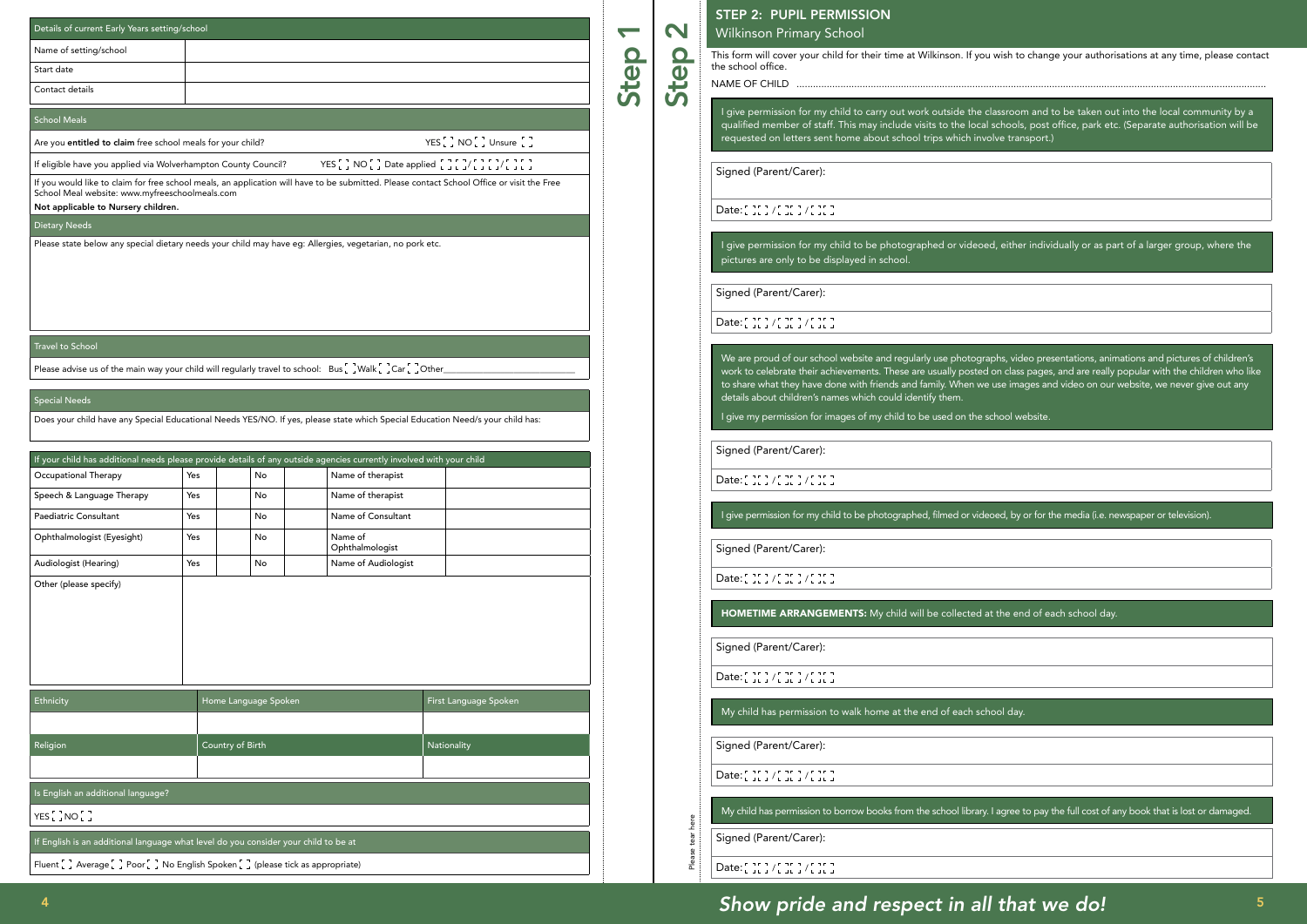Step 2

Step 3

## STEP 3: Home School Agreement

Wilkinson Primary School

#### Child's name: Child's name:

Please tear here

- [] Income based Job Seeker's Allowance
- [ $\frac{1}{2}$ ] Income based Employment Support Allowance
- [] Support under part VI of the Immigration and Asylum Act 1999
- [] Guarantee element of state pension credit

The School will:

- show pride and respect in all that they do
- $\div$  be polite and helpful to others
- $\div$  be on their best behaviour and abide by the school rules
- attend school regularly and on time and bring the things they need
- ❖ look after the things they use in school
- help to look after the school and the surroundings
- ❖ try their best and work hard
- ❖ wear their school uniform
- value and respect each child as an individual
- encourage high expectations and pride in achievement
- recognise and praise progress and achievement whilst providing a creative curriculum
- inform parents of the progress and welfare of their child
- provide a safe environment in which to work
- ❖ listen to parents' views and concerns
- keep parent's informed about events through regular communication

Signed

(Head Teacher)

Pupils will:

- $\cdot$  support the school in its aims and values
- ensure their child's regular and punctual attendance
- notify the school by 9.00am on each day of absence with a reason for their child's absence
- ensure that their children conform to the uniform policy at all times and ensure that every item brought into school is clearly named
- support their child in the schoolwork they are expected to do at home and complete homework diaries and reading records
- ❖ tell the school about any circumstances which may affect their child
- attend parents' evenings and discussions about their child's progress
- support school with its behaviour policy including school rules

Please sign the form in the spaces indicated using your usual signature. Where father and mother both have parental responsibiliity the form must be signed by both parents.

Signature of mother/guardian Date:

Signature of father/guardian Date:

Signed

(Child)

Parents/Carers will:

Currently all children who are in Reception (EYFS), Year 1 or Year 2 will be offered a free, healthy school lunch. The information below will be used by the school to check for eligibility to claim for free school meals and/or additional grant money (Pupil Premium) from central Government which comes to the school to support your child both in learning support and trips etc... It will be used for no other purpose and remains confidential. Please complete the details below if your family income is less than £16,190 or you are in receipt of any of the benefits listed in the table below: CHILD/CHILDREN'S DETAILS (Please include any other children in the family receiving free school meals who are in different year groups, or at different schools or those who are due to start school in August)

| <b>Child's surname</b> | <b>Child's first name</b> | Date of<br>birth | Sex M/F | Name of school child is<br>currently attending |
|------------------------|---------------------------|------------------|---------|------------------------------------------------|
|                        |                           |                  |         |                                                |
|                        |                           |                  |         |                                                |
|                        |                           |                  |         |                                                |

#### **PARENT/GUARDIAN DETAILS**

| <b>Surname/family name</b>                                                                                                                                                                                           |  |  |  |
|----------------------------------------------------------------------------------------------------------------------------------------------------------------------------------------------------------------------|--|--|--|
| <b>First name</b>                                                                                                                                                                                                    |  |  |  |
| Date of birth                                                                                                                                                                                                        |  |  |  |
| <b>National Insurance number/NASS number</b>                                                                                                                                                                         |  |  |  |
| Day time telephone number                                                                                                                                                                                            |  |  |  |
| Parent/guardian's current address                                                                                                                                                                                    |  |  |  |
| Please provide your old address if you have<br>moved in the last year                                                                                                                                                |  |  |  |
| Please provide your old address if you have<br>moved in the last year                                                                                                                                                |  |  |  |
| <b>FAMILY INCOME AND BENEFIT DETAILS</b><br>Please complete this section only if your joint family annual income is no more than £16.190<br>Please (x) if you are in receipt of working tax credit $\left[\right]$ . |  |  |  |
|                                                                                                                                                                                                                      |  |  |  |

**Please (x) if you are in receipt of working tax credit Please (x) the type of benefit you receive:**

- C Child Tax Credit with no Working Tax Credit and where the household income is no more than £16,190
- [] Income support

### STEP 4 Free School Meals Wilkinson Primary School

### C.J. Gibbon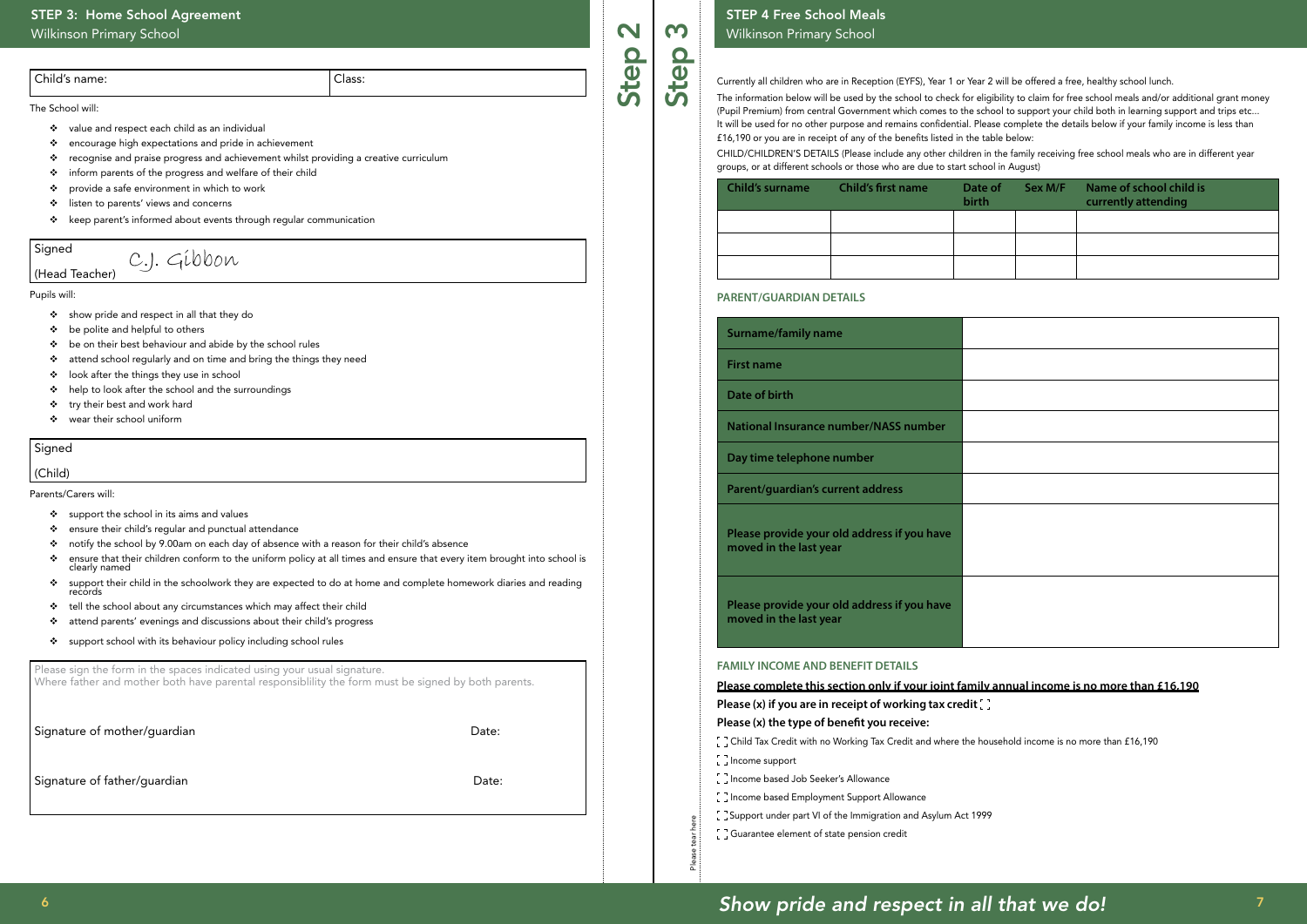

## Key information

#### What are our school times? Foundation Years

- Terrific for Two's and Nursery:
- 8.30am 11.30am (Morning Session).
- 12.15pm 3.15pm (Afternoon Session).
- Reception, Year 1 and 2
- 8.45am 3.00pm
- Years 3 to 6
- 8.30am 2.45pm

Break times and lunch times dependant on timetable for each year.

#### Arrivals and departures

Children remain the responsibility of their parents until they enter through the main school gate in the morning and once they are dismissed by staff at the end of their session. Parents of younger children in our Nursery settings must ensure that their children remain with them until they are handed over to a member of staff in the Nursery. From Reception onwards children are encouraged to enter the school independently and should make their way to their classrooms, hang up their coats, put their bags away and get settled in. Please ensure that your child arrives on time for their session. We appreciate that there may be the occasional exception to this. Children who are late for their session will need to be brought to our main reception and signed in by an adult. Similarly, children leaving school early for any reason will need to be signed out at main reception. This is an important safeguarding issue.

> At Wilkinson we take great pride in our appearance. A school uniform helps promote a sense of belonging and community. Water and sun protection are encouraged. All children are expected to wear uniform at all times as follows:

Please inform the office if the the person collecting will be different from the usual adult or if a family member is not authorised to collect for any reason.



### Emergency arrangements

It is our policy to remain open unless we are forced to close because there is a risk to the health and safety of staff and students. Please listen to local radio, check our school website, school app or the council website for information regarding school closure. If you have a mobile telephone, you will receive a text message from school by 7.30am. If your number has recently changed, it is important for you to inform the office of your new number. Please call reception to update your details on 01902 558971 or email wilkinsonprimaryschool@ wolverhampton.gov.uk.

### Our Care Facility

The Care Facility is very well used and greatly valued by many parents. We operate a waiting list for those who express an interest. Opening hours are Monday to Friday 7.45am – 5.15pm during term time. 8.00am - 5.00pm during the holidays.

#### Charges:

Each child is charged at a rate of £2.50 per hour

£1.30 per 30 minutes

£0.80 per 15 minutes

Over 5 hours per day £2.25 per hour

10% discount if more than one child in a family uses the facility.

For more information contact: Mrs C. Gibbon (Care Manager)

Mrs R. Hall / Mrs L. Meese (Assistant Care Managers)

Tel: 01902 558971/73

#### Ofsted Registration No: 104325 Uniform

- Girls
- Grey pinafore dress or skirt.
- White blouse.
- School tie.
- Green cardigan/jumper alternatively a school sweatshirt/sweat cardigan
- Sensible shoes, black with low heels. Boots of any description are not allowed to be worn inside school e.g. Rockport/Timberland. (Girls wearing

unsuitable shoes will be asked to change into their pumps in school). No trainers.

- Grey/white/black socks. Tights, if worn, must be grey, black or green
- In summer girls may wear a green checked dress.
- Physical Education: green shorts, white short sleeved top. Black or green tracksuits may be worn in the winter months.
- Pumps for indoors/ trainers for outside.

#### Boys

- Grey short trousers (Year 6 only wear long grey trousers).
- White shirt.
- School tie.
- Green jumper or school sweatshirt. Grey/black socks.
- Black shoes –Boots of any description are not allowed to be worn inside the building e.g. Rockport/Timberland No trainers to be worn inside the building.
- Physical Education: green shorts & white short sleeved top. Black or green tracksuits may be worn in the winter months.
- Pumps for indoors/ trainers for outdoors.
- Long trousers/jogging bottoms may be worn over shorts when outside in inclement weather but must be removed whilst in school.

The following items can be purchased from the school office:

Jumpers, cardigans, coats, PE t-shirts with school logo, PE shorts, PE bags, book bags and ties. If not in stock, they can be ordered.

When your child starts with us school will provide their first tie in their house colour and a book bag free of charge.

#### General:

- No jewellery is to be worn with the exception of a watch and small plain ear studs.
- No dyed hair or patterns cut in.
- No nail polish to be worn in school.
- Mobile phones and smart watches are not allowed in School.
- Long hair must be tied up. A green headband, bobble and/or small hair clip can be worn.

- 
- 
- 
- 
-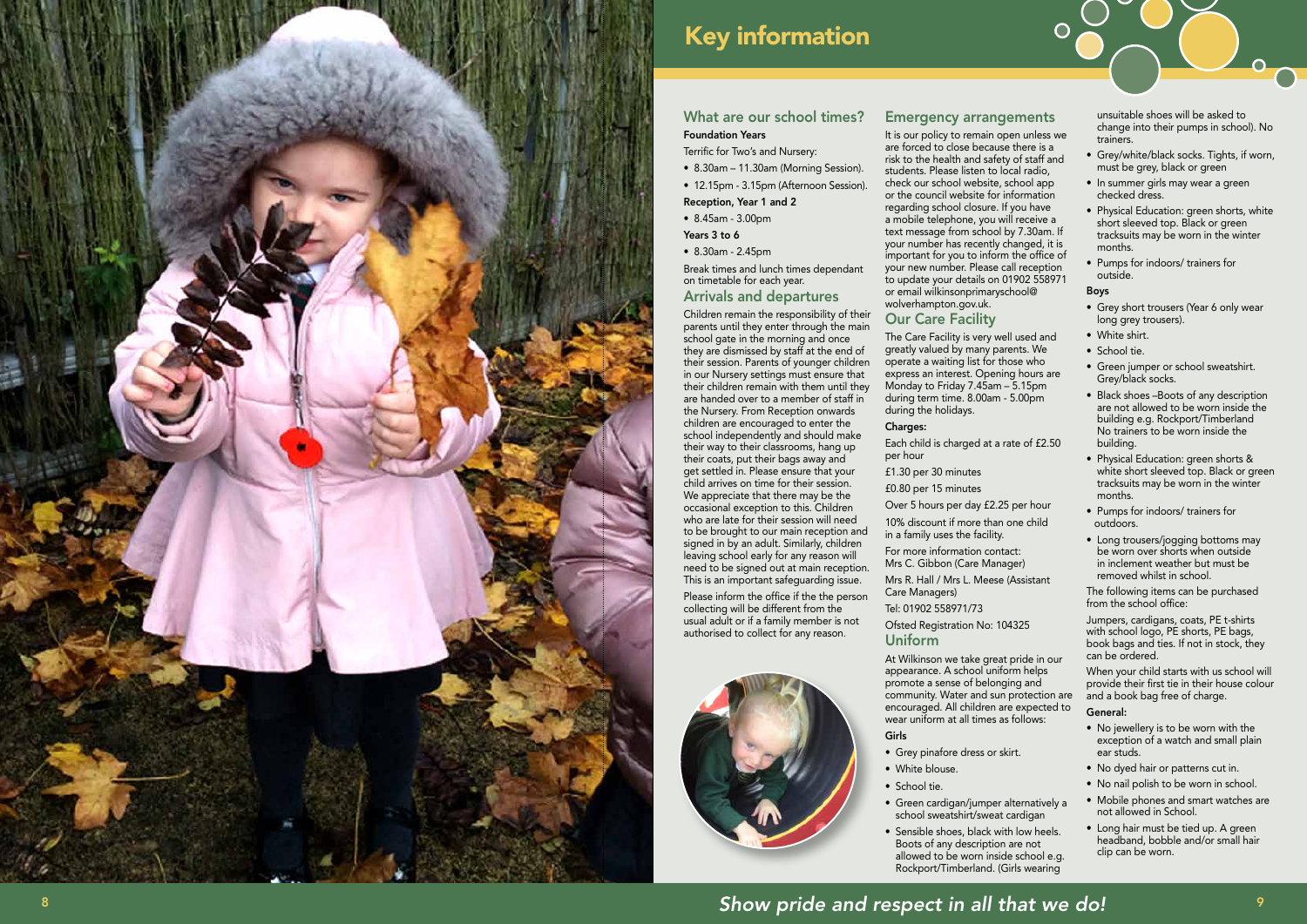## Key information **Figure 1.2 The Section Asked Questions Figure 1.2 The Section Asked Questions**

Here are our answers, to what we find, are the most frequently asked questions. If you have any questions that are not answered here, please contact the school office and we will be happy to help!

### **Attendance**

#### Absence

If for any reason your child is to be absent from school a telephone call on 01902 558971 before 9.00am on each day of absence is required, to explain the reason. We monitor attendance on a regular basis and liaise with parents and our Educational Welfare Officer should we have concerns. Where deemed necessary an Attendance Support Plan (parent contract) will be put in place. The annual target for attendance is 96.4%.

#### Good attendance

Certificates are awarded at the end of every term for good attendance. For one complete term without absence, a Bronze certificate is awarded. For two consecutive terms, a Silver certificate and badge is awarded. For 100% attendance for a complete year, a Gold certificate, badge and book token is presented to the child at an Awards Evening.

#### Punctuality

It is most important that children arrive at school on time as lessons start straight away. It is often disruptive when a child joins the class after it has started and your child may be missing a valuable learning opportunity. As with attendance, this will be monitored.

Absence can only be authorised for:

- Illness.
- Medical or dental reasons.
- Religious observations.
- Agreed holidays exceptional circumstances.
- Exclusions.
- Absence is unauthorised when:
- No reason has been given for an absence.
- Children have arrived late after registers have been closed and no adequate reason has been provided
- A reason has been given but it was not accepted by the Head Teacher.

### **Holidays**

Parents should endeavour to arrange their family holidays within the school holidays, rather than in term time so

that their child's educational progress is not affected. Following Government guidance, Governors have decided that holidays in term time will not be authorised. If it is necessary to take holidays during term time, a Leave of Absence form must be completed (available from school). This should be returned at least three weeks before the holiday. It must be noted that the Headteacher can only authorise holidays taken under exceptional circumstances. The Headteacher will under no circumstances authorise holidays in May or September.

### E-Safety

- 
- Sports Art & Craft
- Cooking IT
- Media Creative Arts
- 
- Music Photography

Technology and the Internet can be fantastic: they can help our children to learn, to create amazing things, to communicate and to entertain themselves and each other. Our children are surrounded by this technology… it is part and parcel of their daily lives. Using technology and the internet well is about using it safely and responsibly. Things can go wrong by accident or if behaviour isn't sensible or respectful. Our job is not to stop our young people from using technology but to ensure that they have the necessary knowledge, skills and understanding to successfully navigate themselves through the online world, so they become good digital citizens. Parents can support us with this by supervising their children and monitoring behaviours at home. Both you and your child will be asked to read and sign our age appropriate Acceptable User Agreement for digital technologies.

#### E-Safety Useful Links

The links on this page http://www. wilkinsonprimaryschool.co.uk/esafety are designed to support you in helping your children stay as safe as they can be when using technology, including the Internet.

### Enriched Curriculum

We provide a balanced and creative curriculum in line with the Government requirements. Staff plan collaboratively and will assess your child's needs, matching work to their stage of development. We teach phonics, reading and writing using the RML (Ruth Miskin Literacy) scheme. Our cross curricular approach with creative outcomes include a focus upon enterprise and performance where British Values are intrinsic. As a result, self-esteem and confidence grow and the vital skills for life are developed.

#### Assessment

We recognise that assessment is crucial to ensure that your child completes tasks that continually sees to extend and consolidate their learning. At Wilkinson, evidence of your child's ability is gathered in different ways from the Early Years Foundation Stage onwards. On a dayto-day basis, teachers will be discussing, questioning, marking and observing how your child deals with tasks set. This allows them to adapt planning very quickly and set appropriate work. Phonic assessments take place at regular intervals to ensure that your child is in the correct group. In Years 1 to 6 we also carry out more formal tests for reading, writing, grammar and maths. These determine levels and inform planning. In line with government requirements year 1 children are required to complete a phonics test to check their ability to read words and SATs tests are carried out in Years 2 and 6.

#### Extra-curricular activities

Extra-curricular activities and educational visits enrich our curriculum and are also a feature of the school. Many of these are offered after school by staff and are free of charge. Events are organised which encourage the social development of the children and provide happy memories of honest endeavour in sport and club activities. The school welcomes comments for future developments. We offer a wide range of extra-curricular clubs including:

"protecting children from maltreatment; preventing impairment of children's mental and physical health or development; ensuring that children grow up in circumstances consistent with the provision of safe and effective care; and taking action to enable all children to have the best outcomes."

#### Residential Trips and Visits

Year 6 Fairbourne (2 days in May)

Year 2 Kingswood (2 days in September)

Every year group has visits throughout the year to places of interest. These are often connected with planned topic work and intrinsic to their creative learning outcome. Although we make every effort to keep the costs of these ventures to a minimum, the visits inevitably depend on voluntary contributions from parents. If, however, these contributions are not forthcoming the visit may have to be cancelled. If the visit goes ahead no pupil will be omitted on account of any inability to pay. Such activities help to provide experiences which are so important to future happiness in adulthood.

Wilkinson have high expectations of behaviour for adults and children alike. We expect our children to behave well, cooperate and work hard. Within a supportive framework we will help them to develop skills as a foundation for their future lives. Everyone is clear about their rights and responsibilities and also the consequences of poor behaviour. Reward systems are also in place and successes are celebrated. We also have an anti-bullying scheme in place as well as trained peer mentors to help support children.

### Food in school

#### School meals

We offer an exciting and popular lunchtime menu, designed in line with the government's statutory standards for school meals. Our children are busy growing, not just through their learning, but physically too. We know that to perform at their best, they need a balanced and nutritious diet. A vegetarian option is available. You can view the school meal menu by visiting www.wolverhampton.gov.uk/catering. Supervision is provided by lunch time supervisors. Members of senior staff are also on duty.

#### Free school meals

All children in Foundation and Years 1 and 2 are eligible for free schools meals. Children in years 3 and above may be able to claim free school meals. Apply online for an instant decision or contact the school office. Further details are also provided regarding free school meals at http://www.wolverhampton.gov.uk/ freeschoolmeals.

#### Dinner money

Dinner money is collected on Mondays. We will advise you of the cost. Money is not normally collected during the week except where a child has been absent.

Allergy information and special menus

- Some of our menu items contain allergens, including…cereals containing gluten, milk, eggs, fish, shellfish, soya, celery, mustard, sulphites, sesame and lupin.
- Peanuts and nuts are also classed as allergens, but these are not used on our menu.
- Wolverhampton Council is happy to cater for special diets by prior arrangement.
- You must inform the school office of any food allergy or intolerance and/or other medical conditions.

#### Packed lunch

We encourage pupils who eat a packed lunch to enjoy a balanced diet including, for example, a sandwich, cereal bar and a piece of fruit. We would ask that you support the school in its policy by ensuring packed lunches include a balanced, healthy choice of food. We do not allow cans, glass bottles, fizzy drinks, sweets or chocolate in school. Suggestions can be found on the NHS 'Live Well for Children' website.

#### Fruit and drinks

All children in Early Years, Year 1 and Year 2 are provided with free fruit every day by the Government Fruit and Vegetables for Schools Scheme; snacks do not need to be provided from home. To encourage children to try a variety of foods, different fruits are provided throughout the week such as oranges, apples, grapes, raisins, pears and plums. If your child has any allergies, please ensure that we are made aware so that an alternative fruit may be provided that day. Free milk is available for all children until the term after they are 5. After this, milk can be paid for on a termly basis. We will advise you of the cost. Alternatively, water will be available in the classroom.

#### Year 3, 4, 5 and 6

Children in Key Stage 2 may bring in a snack from home. Mid-morning snacks may include a piece of fresh or dried fruit, vegetables or a cereal bar. Please ensure children do not bring in biscuits or chocolate bars for snack time.

#### Toast

Toast is available from Years 1 – 6 and should be ordered at the beginning of the school day. The cost is 10p a slice.

#### Water bottles

Hydration is important and aids learning and we encourage children to drink water regularly. Water and cups are available in every classroom.

### Safeguarding and Child Protection

All of our staff receive safeguarding training and have the responsibility to provide a safe environment in which children can learn. They have a vital role to play as they are in a position to identify concerns early. All staff have a duty to report any concerns to our Designated Safeguarding Lead (DSL) who is required under the Authority's procedures to alert the Social Services Department, where deemed necessary, in order to provide help for children and prevent concerns from escalating.

Child abuse is a particularly sensitive issue and imposes, for those involved, particularly parents, strong feelings and emotions. However, whatever parents feel about a situation it needs to be appreciated that school staff are required to report any situation where abuse is suspected, a member of staff could be deemed to act improperly if this is not the case. Those who are familiar with

our school will know that such matters are dealt with sensitively and in the strictest confidence. We will always act in the best interest of the child. Parents may seek advice and guidance from the Head Teacher, DSL, Educational Welfare Officer or may contact the Social Services Department.

#### The Keeping Children Safe in Education document defines safeguarding and promoting the welfare of children as:

#### The document also states that:

"Safeguarding and promoting the welfare of children is everyone's responsibility. Everyone who comes into contact with children and their families and carers has a role to play in safeguarding children. In order to fulfil this responsibility effectively, all professionals should make sure their approach is child-centred. This means that they should consider, at all times, what is in the best interests of the child."

#### Behaviour and Expectations

\*Please refer to the Behaviour for Learning policy on our website for further details

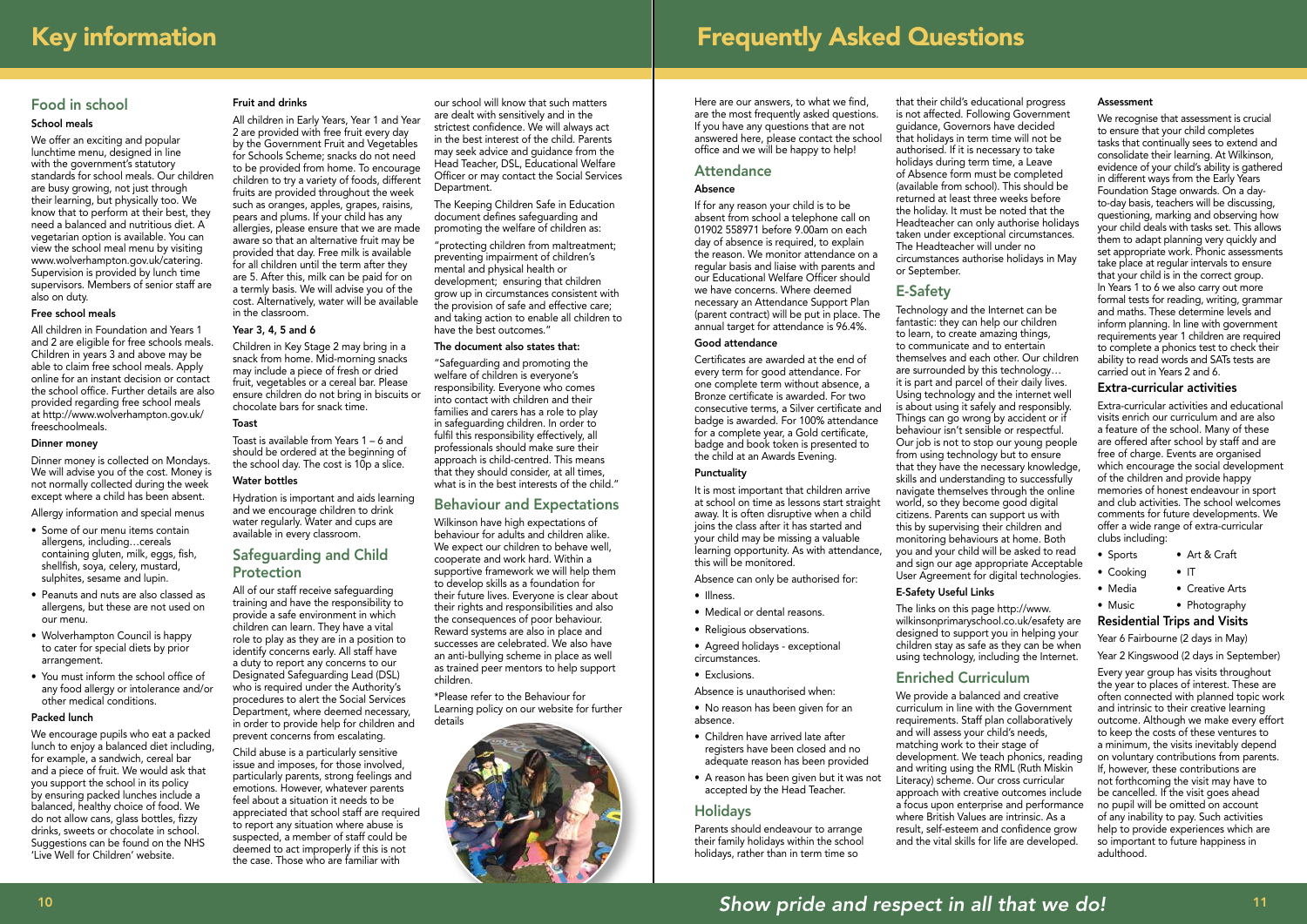## Frequently Asked Questions

We are fortunate to own two minibuses which are used for sporting events and trips wherever possible in order to keep any costs to a minimum.

#### Visitors into school

We welcome a number of visitors into school throughout the year. This includes The Emergency Services, NSPCC, a professional poet, educational workshops, puppeteers, theatre groups and performers to name but a few. During our Enterprise Week a variety of professionals are invited in to give aspirational presentations about their roles and responsibilities in the world of work.

#### Music tuition

All children study music as part of the normal school curriculum. Peripatetic music teachers deliver sessions in KS2. No charge is made for this.

#### Sport and PE

#### Wilkinson Wigglers (Parent and Toddler Group)

We encourage all of our children to be physically active, to lead healthy lives and to engage in sport and wellbeing activities. Wilkinson has an enviable reputation and fantastic facilities including a Multi-Use Games Area (MUGA), a running track, football and rounders pitches and an extensive outside area. Our playground includes a climbing wall, agility and fitness equipment. We participate in numerous sporting activities such as football, cricket, netball, cross country, dance and gymnastics. We have an annual sports day in the Summer term.



#### Swimming

The school organises off site swimming lessons for children in Year 5. These take place in school time and are a compulsory part of the National Curriculum. We inform parents when these lessons are to take place and gain written permission for each child to take part. Again, no charge is made for this.

#### Library

We have a very well stocked library which includes picture books for our youngest readers along with a huge variety of both fiction and non-fiction texts. Children are able to access this for story sessions, to help with research and also as a lending library where books can be taken home.

#### Early Years Educators

We recognise that a number of our children are gifted and talented. These children are identified by their teacher via observation of the child or work produced. This may be influenced by the views of parents and other staff across school. As for all children, we aim to provide appropriately challenging activities.

Established with the help of lottery funding, this group goes from strength to strength. Wilkinson Wigglers is a stay-and-play group for children aged from birth – 3 years and their parents. The group takes place on a Tuesday afternoon in term time. Offering a wide range of activities to develop early learning skills, the session allows time for free play, cooperative craft activities and snack time. The session ends with singing and story time. The cost is £1.00 per family and includes refreshments. The group is coordinated by a school practitioner who runs it with a team of parent volunteers. For further details, please contact the school office.

#### Terrific for Twos Nursery

A new addition to our Early Years phase was the T42 provision which opened in March 2015. Registered for 32 children and offering 15 hour fully funded places. These are allocated according to family circumstances. To find out if your child is eligible please call in or telephone the school. There are a number of paid places available, upon request.

#### **Inclusion**

#### Equal Opportunities

The school actively seeks to maximise the potential of all pupils, regardless of sex, ethnic background, religious belief, social economic circumstances or special educational needs. We endeavour to make the school environment welcoming to all.

#### Special Educational Needs

All children throughout the school are carefully and continuously assessed. If a child is struggling the class teacher may approach the Special Needs Co-ordinator (SENCO). They will investigate whether there may be an underlying special educational need (SEN) causing the difficulties. If, after a period of intervention, SEN is identified, the child will receive additional support to address this need and will be placed on the SEN register. This will help track the support that they receive. Parents will be consulted at all times throughout this process.

#### Emotional Wellbeing

The pastoral team here at Wilkinson meet regularly to discuss any concerns about individual children. A child may not be struggling academically but socially or emotionally. The same process as that above would apply in this case as well. In some cases, school may access specialist services who will support in the assessment and advice on any subsequent intervention or support.

#### Gifted and Talented

#### Health and Medical

Please ensure that we have full and up to date information with regard to any health issues your child may have. The school nursing team may be contacted on 01902 444418/19

#### Visiting Health Professionals

Our school nurse, Julie Thomas, is also a governor here at Wilkinson. Along with her team she carries out standard health surveillance with Reception and Year 6 children. Nurse Julie also delivers sessions in school on matters such as hand washing, personal hygiene, puberty and dental care. Other periodic checks may be made by audiology and dental professionals. In recent years, flu nasal sprays have also been administered to selected year groups. We request that you complete the separate consent form for the School Health Service so that these checks may take place.

#### Medication

\*Please refer to our Medical Policy for further details

If a doctor prescribes medicine to be administered 4 times a day or for any other special arrangements, then a medical consent form must be completed by the parent. Medicine will be kept in the main office.

Children who are absent from school because of vomiting and/or diarrhoea must be kept at home for 24 hours following the last episode.

### Accidents and first aid

Any minor cuts or grazes are dealt with by staff. Other injuries will be assessed by a member of the Senior Management Team and appropriate action will be taken. This may involve a parent being contacted and/or a report slip being sent home. All staff are First Aid trained.

#### Allergic Reactions

Those children who have severe allergic reactions and have been prescribed an epi-pen must supply school with one (or two ideally). Staff are trained to administer this should an emergency arise.

#### Inhalers

All prescribed inhalers are kept in the medical cupboard in the administration area. Please provide a spacer where necessary and ensure that both are clearly labelled with the child's name and class. These will be taken on any trips out of school. Please note down the expiry date of these and replace when due.

#### Defibrillator

We have an emergency defibrillator in school and this is kept in the main administration area. This is available should anyone require it in the immediate vicinity of school.

### Jewellery and other valuables

Jewellery, including rings, should not be worn to school as accidents can occur. In the interests of safety only small studs should be worn in pierced ears. We cannot accept responsibility for any valuable items such as watches and mobile phones. These should be kept at home.

### Training Facilities

The school has a policy of welcoming students from various sources who seek to develop their professional careers. The school plays a key part in the development of teachers, nursery staff and teaching assistants, as well as other groups who wish to have experience of working with children. The usual DBS checks are always sought.

The school is used by Wolverhampton University and Newman for supervised teaching experience for Bachelor of Education, Post Graduate Certificate of Education and Teach First Students. We also welcome pupils from Secondary Schools for work experience opportunities.

#### Charging policy

The school has a charging policy, in accordance with the requirement of Section 110 of the Education Reform Act 1988 and Chapter 32 in the 2002 Education Act. The policy is annually agreed by Governors and applicable to all registered pupils. Please refer to our Charging Policy which can be found on

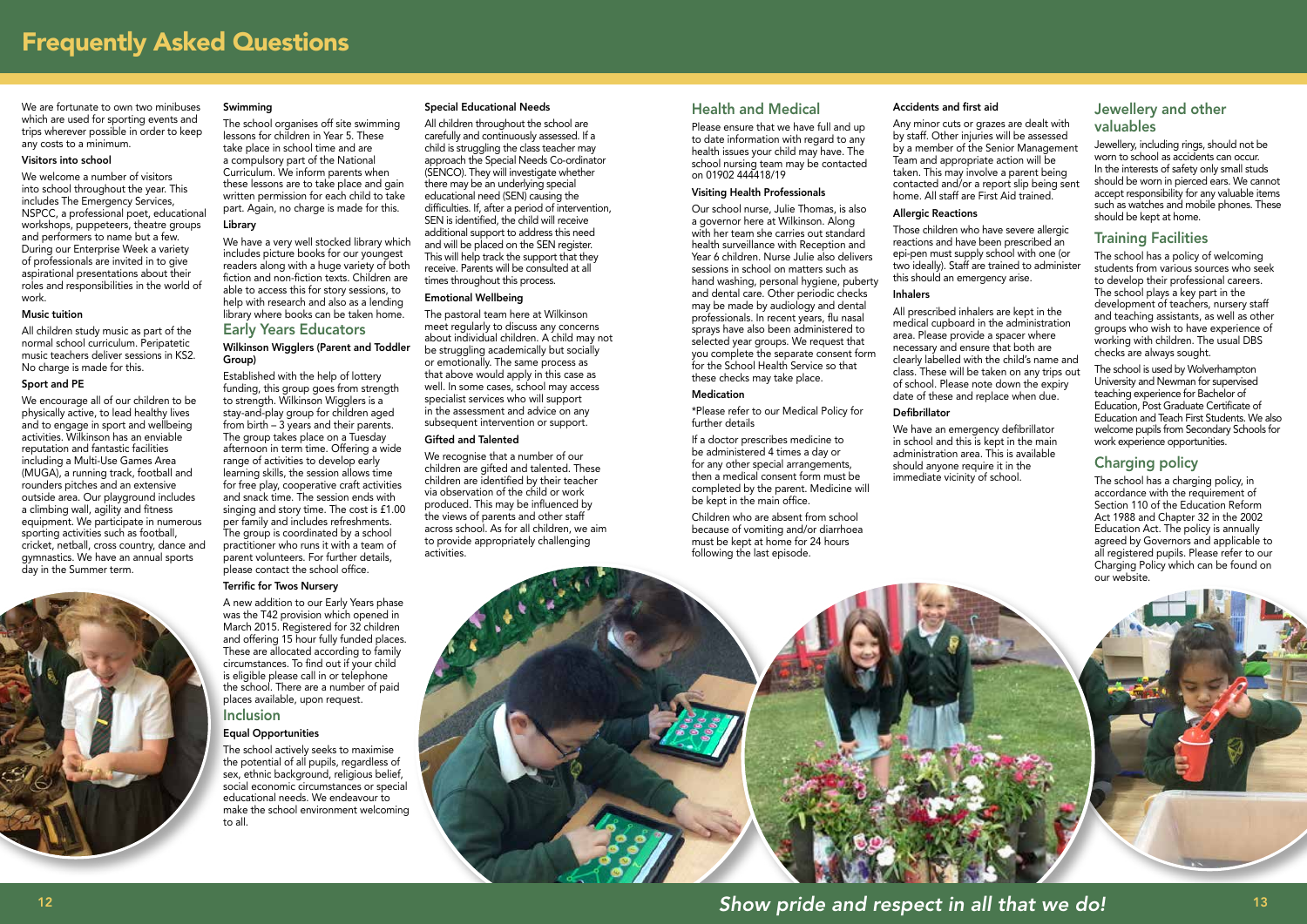## Policies Term dates 2021-2022

*\*Please note the inset days highlighted in yellow. School and care will be closed on these days.*

### Autumn Term 2021

• Term Time: Thursday 2nd September 2021 – Friday 22nd October 2021

- Half Term: Monday 25th October 2021 Friday 29th October 2021
- Term Time: Monday 1st November 2021– Friday 17th December 2021 *\*Inset Days: Thursday 2nd September + Friday 3rd September*

## Spring Term 2022

• Term Time: Tuesday 4th January 2022 – Friday 18th February 2022

- Half Term: Monday 21st February 2022 Friday 25th February 2022
- Term Time: Monday 28th February 2022 Friday 8th April 2022

## Summer Term 2022

- Term Time: Monday 25th April 2022 Friday 27th May 2022
- Half Term: Monday 30th May 2022 Friday 3rd June 2022
- Term Time: Monday 6th June 2022 Friday 22nd July 2022
- *\*Other Inset Days to be confirmed school and care are closed.*

#### Parental involvement in school

We see parents as children's first and continuing educators. We work in partnership with parents to provide the best for our children. This partnership takes many forms e.g. the sharing of information and concerns, setting targets for improvement, enjoying school events together, working together in the classroom, workshops and training for parents...and much more! We are proud to hold the Leading Parent Partnership Award (LPPA) which recognises our commitment to working with our families.

Our shared aim is that our children have the happiest and best possible start and the brightest of futures.

#### Friends of Wilkinson (PTA)

This is an active body of parents, teachers and friends of the school. The PTA seeks to promote good staff-parent relations and to provide social events which form an important link between school and community. Any money raised provides the children with many extra resources. New faces are always welcome – please contact the school office for details. We have a volunteers in school policy and agreement. All PTA members are also DBS checked.

#### Communication with parents

We believe it is essential to have strong links between home, school and the community. All children and parents are asked to sign a Home School Agreement with school that outlines the intentions of all three parties. This can be found on page 6. A copy of this will be returned home to families.

In case it is necessary to contact you because of an accident or illness, it is essential that there is not only a phone number for you but also an alternative contact. You will appreciate the need to keep this information up-to-date and it is vital that the school is notified of a change in circumstances as soon as possible.

We have an open door policy at Wilkinson Primary School where parents are very welcome to discuss any concerns. It is important that we work together straight away to resolve any issues, no matter how big or small. Members of the Senior Management Team are on the gate each morning to welcome children and to take messages. If you wish to speak to your child's class teacher, you can do this at the end of the school day when all children have been safely dismissed. If you wish to talk in private, please book an appointment.

We work closely with our Governors here at Wilkinson. They are responsible for working with us to ensure that we deliver a good quality education. Together with the head teacher, they set the school's aims and policies. Our Governing Body consists of people with a range of skills, expertise and knowledge which can be drawn upon to both run and develop the school. Our Governors come from a variety of backgrounds; parents, people from the local community, members of staff and the Head Teacher. Brief biographies of the governors can be found on our website. Along with contact details for our Chair of Governors.

Regular newsletters are issued with details of important school news, events and dates. Many of our parents have the 'myschool' app which allows two-way communication. We also use the text messaging service and all children receive a free copy of our 'Wilkinson World' newspaper each term.

#### Parent's Evenings

We hold Parent's Evenings each term which provide an opportunity for you to attend school and discuss your child's progress with the class teacher. If at any point during the school year you wish to receive an update, please book this with the class teacher.

#### Reports

As well as progress updates at termly parent's evenings your child will receive an end of year report in July. Should you wish to discuss any aspect of this there is an opportunity at the July parent's evening.

#### At home

Naturally, parental involvement is not confined to school. Children are learning all the time and their parents and wider family are partners in their education with the school. We do provide homework, in line with the needs of the children, their age and their ability and in line with national expectations. We provide opportunities for feedback from parents in the form of reading diaries and in homework comments boxes. We hope that this remains a time when children and parents can have some fun working together.

#### The Home School Agreement

#### Contacting Parents

#### Our Governing Body

#### Why do we need policies?

For a school to offer high quality education and care, it needs policies; they are important in helping to develop and define a set of consistent rules, regulations, procedures and protocols.

#### Parents need policies

Policies are also useful to parents. For example, a prospective parent might wish to view a school's behaviour policy or special educational needs policy, before deciding whether to apply for their child to attend the school.

#### High standards

At Wilkinson Primary School, we believe policies are vitally important in helping us to create standards of quality for learning and safety, as well as expectations and accountability. If you want to know what policies we have, you can either visit our website www. wilkinsonprimaryschool.co.uk or call the school office and ask for a copy of a policy.